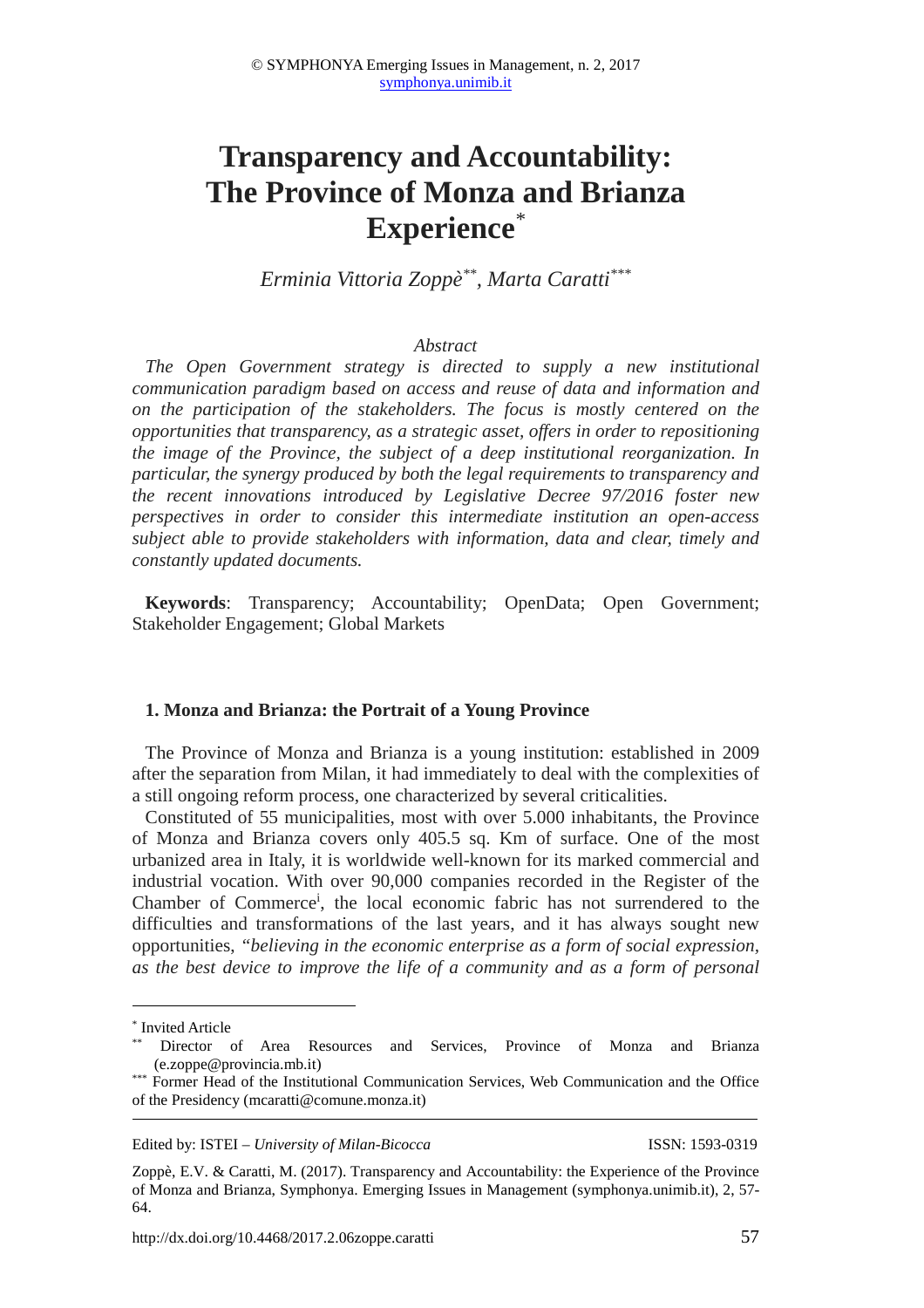*fulfillment. A widespread, almost contagious motivating force that contributed to guarantee a high birth rate - about 10 companies established every day – with a growth index of 0.8%".* ii

Moreover, the ability to go beyond the limits - a characteristic and common feature of the economic fabric of the Province, culturally and historically inclined to trading with foreigners - allows to expand the economic horizon every day. In 2015 it brought the Province of Monza and Brianza to reach the  $13<sup>th</sup>$  place nationwide among the Italian provinces for export value (Table 1).

**Table 1:** *Brianza 2005 - Facts and Figures*

| Number of Economic Enterprises   | 90378              |  |
|----------------------------------|--------------------|--|
| Enterprises per sq.km.           | 156                |  |
| Wood and Furniture               | 2161               |  |
| High-Tech                        | 4749               |  |
| Export 2015                      | 9.092.566.925 Euro |  |
| <b>Export Wood and Furniture</b> | 845.053.298 Euro   |  |

*Source:* Study of Chamber of Commerce of Monza and Brianza based on Business Register data, ISTAT coeweb.

This outstanding economic result has been supported by the Province: the institution has been working in accordance with the world of business and the institutional stakeholders, to support the development processes and the fast transformation involving the territory in recent years.

# **2. The Challenge of Change and the Italian Provinces**

The Province of Monza and Brianza, like other Italian Provinces, has been recently at the center of a deep institutional reorganization: the still in progress process has been activated through the Law 56/14 "Provisions on metropolitan cities, provinces, and the unions and mergers of municipalities". According to the Law the Provinces have been transformed in "wide area entities" which are ruled by bodies elected by the Mayors and Councillors of the territorial Municipalities.

The Law (Articles 1, 85 and 86) entrusts to the Provinces several fundamental and exclusive competences regarding:

- territory and environment: coordination of the developing planning of the provincial territory, as well as protection and enhancement of the environment, according to the power of exclusive competence;
- transport and road management: planning of the provincial transport services, authorization and control of private transport according to the regional planning, as well as the construction and management of provincial roads and the regulation of traffic on the roads of competence;
- school: school buildings management and planning of the provincial school network, in compliance with regional planning;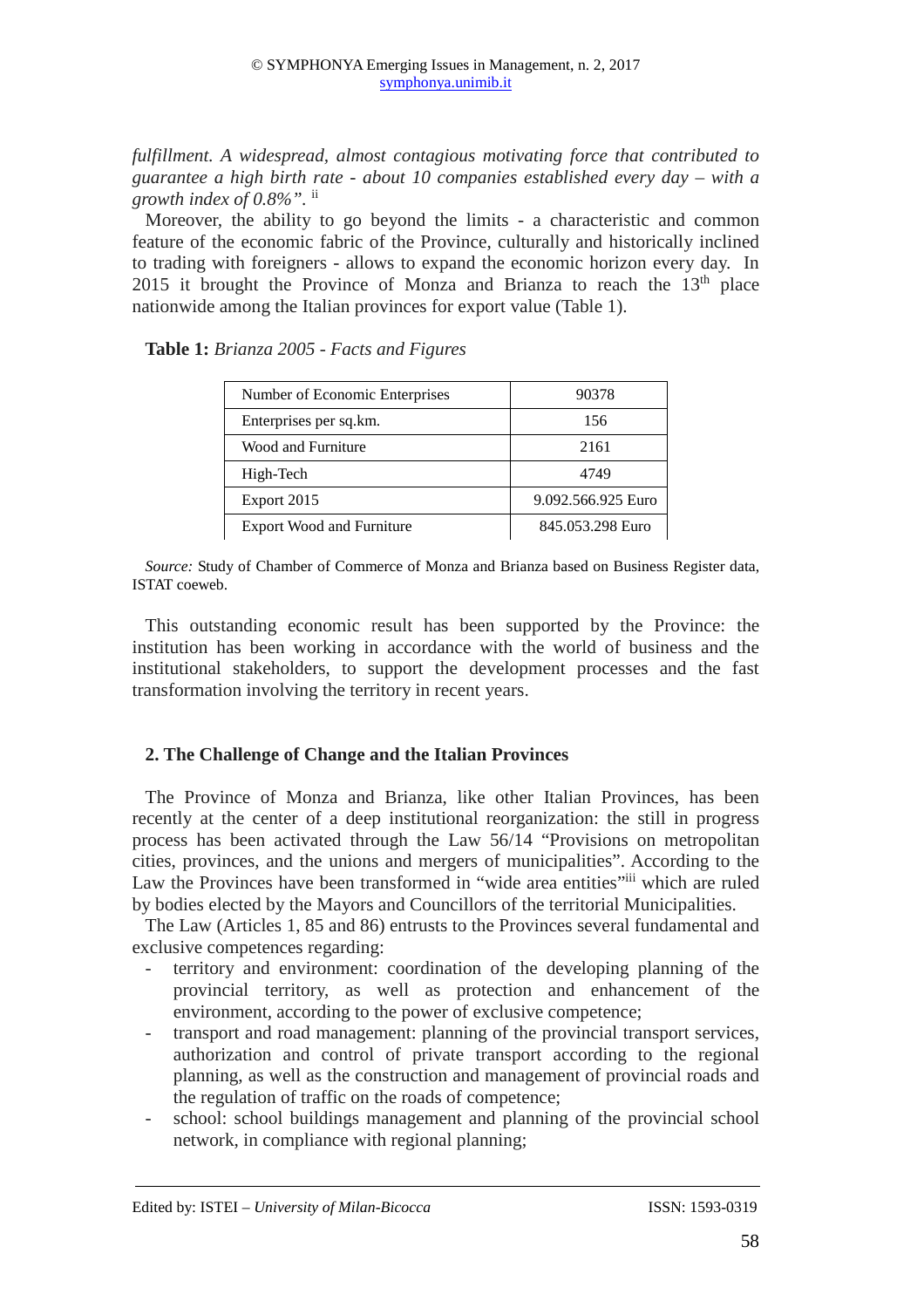- equal opportunities: monitoring of discriminatory phenomena in the workplace and promotion of equal opportunities in the provincial territory;
- coordination: collection and processing of data, technical-administrative assistance to the local authorities.

Additional territorial network functions - not fundamental (Articles 1, 88) - regard the duties of preparing tender documents, procurement stations, monitoring of service contracts and organizing competitions and selective procedures -

In addition, some administrative functions of exclusive competence of the state have been assigned and/or transferred by prior agreement among the State and Regions.

The implementation of the amendments to the body of state legislation has been heavily influenced by the budgetary margin of maneuver introduced between 2013 and 2016, which - by imposing a reduction of resources of 5.2 billion euros (source UPI, February 2017) - caused a widespread financial emergency among the territorial institutions. The fact that the Provinces were considered "institutions waiting for a general constitutional reform" or objects of a complete abolition has seriously compromised the delivery of the essential services traditionally supplied by these institutions.

The outcome of the constitutional referendum held on  $4<sup>th</sup>$  December 2016 rejected the proposal to abolish the Provinces, thus maintaining the institution as an integral part of the national institutional structure. According to the Constitution:

*"The Republic is composed of the Municipalities, the Provinces, the Metropolitan Cities, the Regions and the State"* (Article 114);

*"Provinces carry out administrative functions on their own"* (Art.117 and 118);

*"Provinces shall have revenue and expenditory autonomy; revenues raised from the above-mentioned sources shall enable provinces to fully finance the public functions attributed to them"* (Art.119).

# **3. The Province and the Network of Brianza Municipalities**

The so called Delrio Law imposed an irreversible process of transformation of the Provinces which – in particular as a consequence of the outcome of the referendum - should reconsider their strategic role and institutional mission. Indeed, this intermediate institution has been asked to act as an "hub" on behalf of the municipalities and the territory. Therefore the Provinces are asked to implement their role of direction, coordination and connection with and among the Municipalities. In the last years the efforts of the Province have been producing worthwhile results in order to respond these tasks.

In this framework, since 2015 the Province of Monza and Brianza has been testing a set of "network services" dedicated to the 55 Municipalities of the territory. (Table 2).

Among the services, it is worth mentioning the Single Customer Service Centre (CUC) to centralize tenders and plan the purchase of goods and services.

To date 38 municipalities and 2 subsidiary companies are associated with the CUC of the Province of Monza and Brianza; in 2016 the CUC launched more than 80 tendering procedures for a total amount of 36,227,600 euros.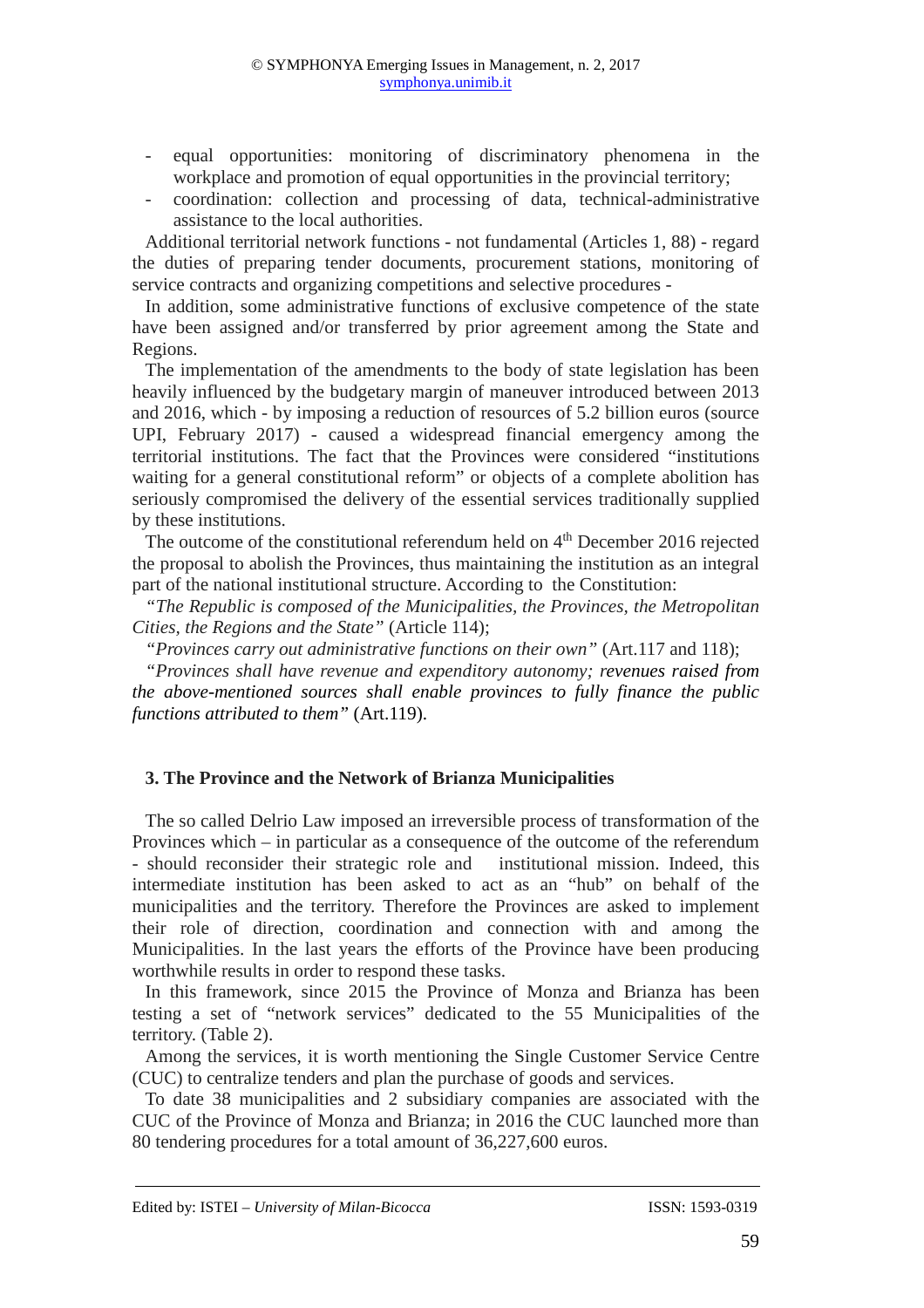# **Table 2:** *Territorial Network Services Projects*

In order to fulfill the provisions of the law 56/14, the Province of Monza and Brianza has been developing a set of territorial network services for the municipalities of Brianza to assist the gradual transformation of the province in a wide-area organization for local communities.

The aim is to enhance the professional skills and competencies of the institution, in particular in relation to the ability to respond to the needs of the municipalities.

Several operational protocols and conventions have been recently stipulated to assure the following tests: Centralized Customer Service Center (CUC); Training for the Municipalities of Brianza; Human resources.

*Source:* Progetti di rete territoriale, Province of Monza and Brianza (2017).

In this historical moment the public image of the Provinces has been posed under scrutiny by public opinion. As a consequence, the institutional communication activity needs to improve its ability to offer useful and high-quality services, despite the difficulties caused by the continuous budget cuts.

Therefore in the interest of the institution, it has been necessary to enhance the role of specific assets such as innovation, participation and transparency and promote the consolidation of the 'House of Municipalities' territorial network.

It clearly appears that the choice to privilege the public service communication – through the increasingly popular web 2.0 channels - and to enhance the offer of marketing services to the Municipalities network may be decisive to reposition the brand of the institution and strengthen the community of Municipalities.

Thus, the idea to develop an information asset of the Wide Area, using the Opendata as the starting step to set up the first platform of know-how and disseminate the digital culture for the benefit of the local authorities. By enhancing relational capital the institution is committed to increase the networking capacity of the stakeholders.

In this context, administrative transparency became an essential factor in order to develop and innovate the approach to the indications introduced by Legislative Decree 33/2013. Indeed, while initially the decree has been experienced simply as the fulfillment of administrative obligations - often characterized by the burden of collecting and organizing online data - now it is perceived as a valuable opportunity for the strategic relaunch of the Province.

Transparency has provided several opportunities to review standard procedures in the perspective to improve simplification, in particular responding to the need to introduce the computerized document management system. The decision to immediately fulfill the provisions introduced by the above mentioned Legislative Decree (in particular the requirement to publish data, documents and information) contributed to simplify several data collection procedures, with particular positive effects on:

- Administrative Measures (Article 23 of Legislative Decree 33/13);
- Grants, subsidies and the granting of economic benefits to individuals and public and private bodies (Article 26 of Legislative Decree 33/13);
- List of beneficiaries (Article 27 of Legislative Decree 33/13);
- Public contracts for the supply of products and services (Article 37 of Legislative Decree 33/13).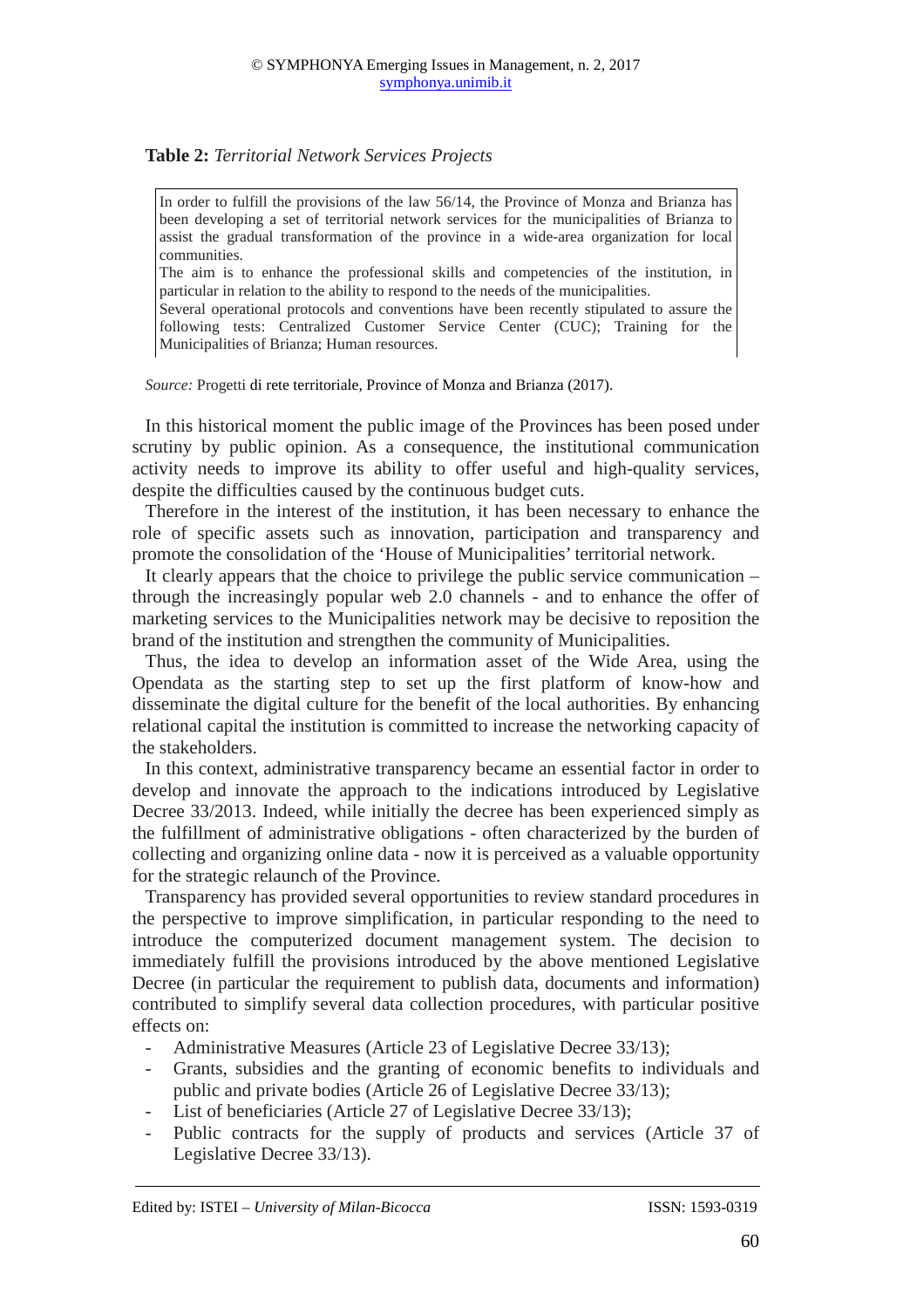In addition, the choice to enter the platform "Lombardy Digital Agenda" - the project launched by the Lombardy Region - allowed to introduce the principle of the reuse of data, making the Province of Monza and Brianza one of the four institutions accredited by the Region with its own site.

#### **5. Transparency and Accountability**

With these premises, the strategic role of administrative transparency, even in terms of OpenData access, constitutes a strategic tool to drive the process of institutional transformation of the Province in order to provide clear, timely, transparent and constantly updated information to citizens, the business world, institutional stakeholders and the mass media. This will affect on the reference scenario and the new institutional and / or organizational arrangements, but especially on the problems related to the delivery of services. In fact, the development of OpenGovernment tools, primarily in terms of access and simplification, is a key factor in encouraging innovation, participation and re-use policies. These elements will legitimize the institution's accountability in the new role of the Province as service provider for the territory. Alongside these developments, the institution will commit to ensuring the full implementation of the new regulations introduced in the Legislative Decree 97/2016 regarding advertising, transparency and distribution of information.

# **6. The Online 'Transparency Day'**

Since three years, in accordance with the Legislative Decree 33/2013, the Province has activated the on-line Transparency Day (Table 3). By using innovation as a driving force, the institution sought to pursue and improve the administrative transparency as a lever of/for change and a chance to introduce a new work style.

*□ Each administration submits its Plan and Performance Report [...] to consumer associations, users, research centers and any other qualified observer, during established Transparency Day [...]. (Art.10, c.6 Leg. Decree 33/13).* 

Therefore, it has been decided to introduce a non-traditional formula for the Transparency Day. It occurs only on the web and the social networks, and it is devoted to deepen and explain the contents of the 'Transparent Administration' site. During the Transparency Day, the Institutional Site of the Province (www.provincia.mb.it) works as the gateway for all stakeholders, a landing page on which the visitor, through a clearly visible menu, may access the most relevant contents, including video interviews uploaded on the Youtube channel, data and information on the issue of transparency. Since 2016 visitors may access the new specific section 'Wide Area' where a collection of datasets - including tabular and cartographic data - covering the area of Brianza included in the provinces of Como and Lecco are available. On the occasion of the Transparency Day, every year new contents and datasets are released in accordance with the standards set by the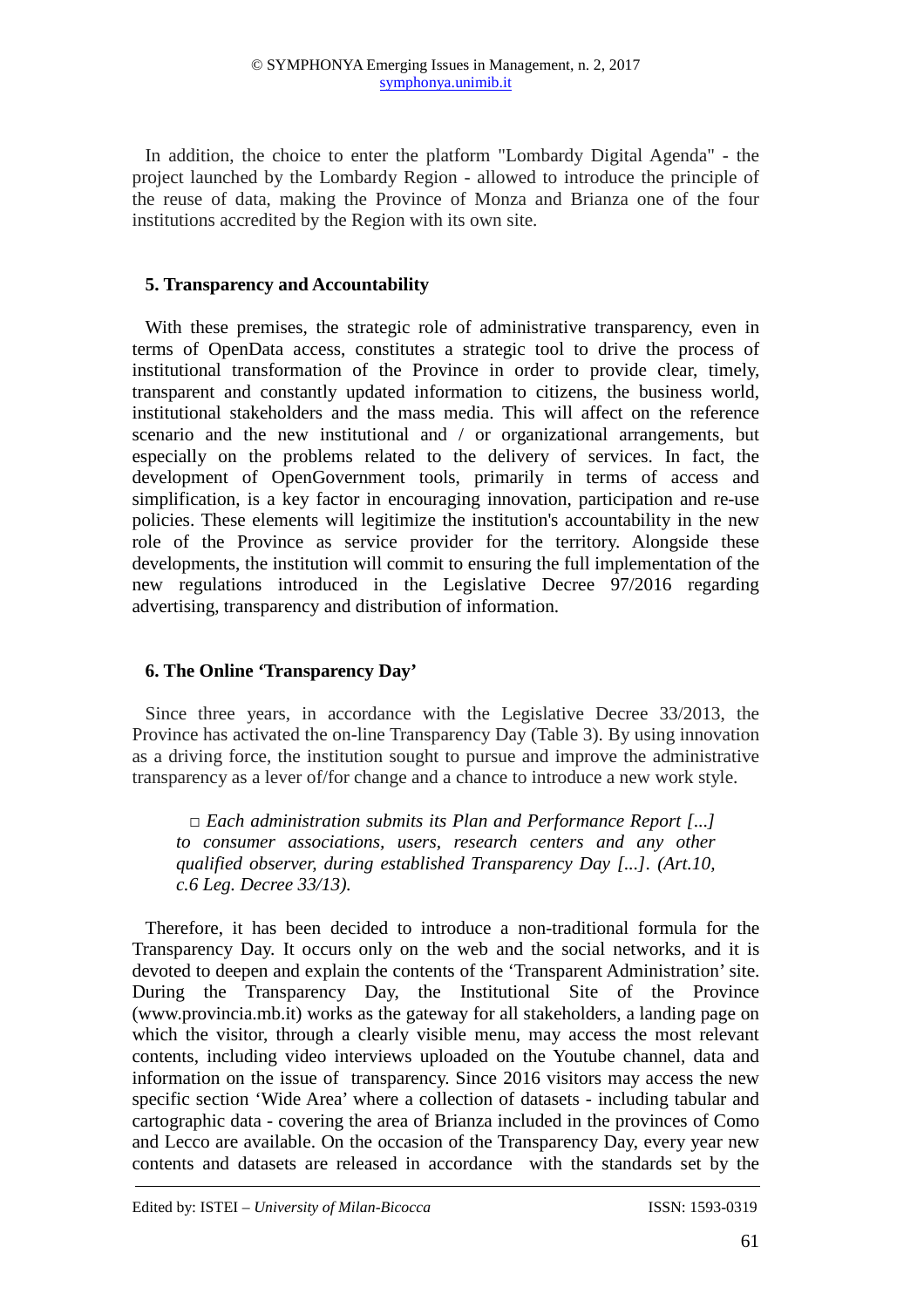Lombard Digital Agenda. All these data are collected and processed in the MB Open Data section (www.provincia.mb.it/MBOpenData).

Thus, the yearly Transparency Day has been transformed in a specific occasion for the Province to metaphorically open the drawers of its offices and share the gathered know-how, in the perspective of openness and participation.

# **7. The Experience of the MBOpendata Web Portal**

With the implementation of the MBOpendata project, approved by Presidential Decree no.  $25$  of  $27/11/2014$ , the Province has begun experimenting with a *knowledge sharing* tool. This instrument implements the OpenGov's policies in the perspective of new, open and participative culture of the administration and politics with the aim to produce beneficial effects on the complex governance of a local democracy. The adjective 'open' and the 'concept of openess' become the key factors in structuring and implementing public policies because both facilitate the production of more democratic collective decisions. These decisions are the result of the increased participation, one stimulated by greater transparency, *"the best*  disinfectant in democracy", to quote US Supreme Court Justice Louis Brandeisiv. To conclude: at the end of this first experimental step - implemented in collaboration with the Lombardy Region, according to the standards set by AGID (Agency for Digital Italy) – one must underline that the Provincia of Monza and Brianza issued 79 datasets: 50 tabular data, 18 maps, and 11 graphic representations of data. They concern researches and analysis, collection and elaboration of data that the Province - in its role of 'House of the Municipalities' - primarily offers to the 55 municipalities, to citizens, businesses and institutional stakeholders: the set of knowledge - containing useful data and information, ready for reuse – is offered in open format, access-free and downloadable to favour the development of apps, programs, and services.

- Among the most viewed data sets (also shared on the Lombardy Region portal) (www.dati.lombardia.it/provincia-mb):
- the list of Municipalities of the Province with over 7,000 views;
- the list of high schools in the territory of Brianza with approximately  $1,000$ views and over 303 downloads;
- the list of travel agencies with 800 views;
- the map of SIF wells (Sistema Informativo Falda/Aquifer Information System) of the Province, with about 400 views.

We are aware that this is certainly a first experimentation whose aim is to further improve the development of OpenGov as a chance to contribute to the growth of the whole country, in particular concerning the unsatisfactory international positioning on the issue, since the gap to recover is undeniable. In this regard, the up-to-date data released by the United Nations E-Government Survey in 2016, indicates that Italy does not appear in the top 10 places of the E-Government Development Index, while it is placed in the tenth place in the E- participation index.

**Table 4:** *E-Government Development Index and E-Participation Index*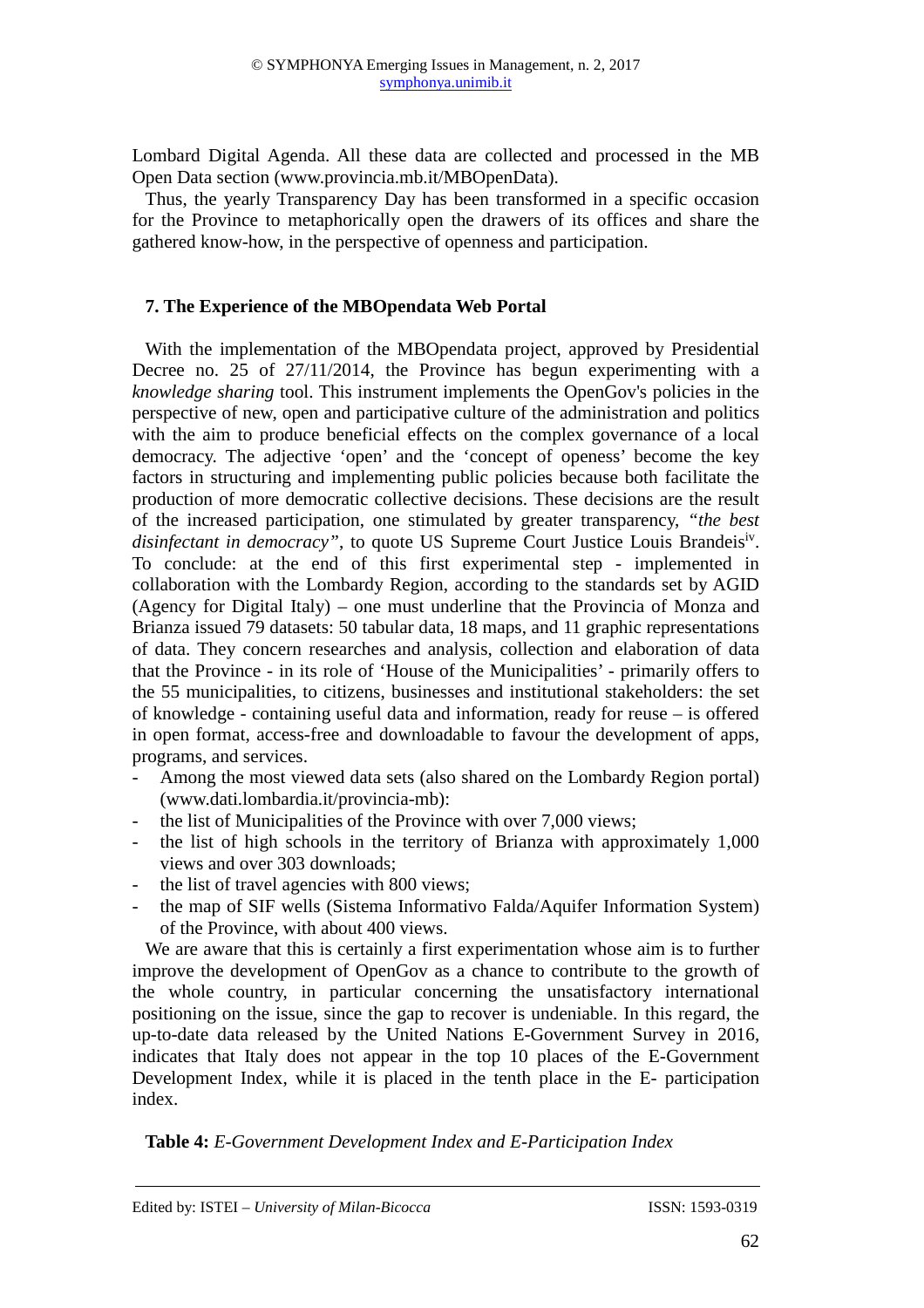#### © SYMPHONYA Emerging Issues in Management, n. 2, 2017 symphonya.unimib.it

| E-Government<br>development index | E-Partecipation<br>index | E-Participation index |              |
|-----------------------------------|--------------------------|-----------------------|--------------|
| Country                           | <i>Index</i>             | Country               | <i>Index</i> |
| United Kingdom                    | 0,9193                   | United Kingdom        | 1,0000       |
| Australia                         | 0,9143                   | Japan                 | 0,9831       |
| Republic of Korea                 | 0,8915                   | Australia             | 0.9831       |
| Singapore                         | 0,8828                   | Republic of Korea     | 0,9661       |
| Finland                           | 0,8817                   | <b>Netherlands</b>    | 0.9492       |
| Sweden                            | 0,8704                   | New Zealand           | 0,9492       |
| Netherlands                       | 0,8659                   | Spain                 | 0.9322       |
| New Zealand                       | 0,8653                   | Singapore             | 0,9153       |
| Demmark                           | 0,8510                   | Canada                | 0,9153       |
| France                            | 0,8456                   | Italy                 | 0,9153       |
|                                   |                          | Finland               | 0.9153       |

*Source:* United Nations E-governement Survey (2016).

# **Bibliography**

ANCI (2012). Guidelines on transparency and integrity for Local Authorities, Rome.

- Bisio L. (2006), Public Governance and Financial Communication, *Symphonya. Emerging Issues in Management (symphonya.unimib.it)*, 1, 110-128. http://dx.doi.org/10.4468/2006.1.08bisio
- Brondoni Silvio M., (2015) Global Networks, Outside-In Capabilities and Smart Innovation, *Symphonya. Emerging Issues in Management (symphonya.unimib.it)*, 1, 6 – 21. http://dx.doi.org/10.4468/2015.1.02brondoni
- Brondoni Silvio M. (2014) Global Capitalism and Sustainable Growth. From Global Products to Network Globalisation, *Symphonya. Emerging Issues in Management (symphonya.unimib.it)*, 1,  $10 - 31.$

http://dx.doi.org/10.4468/2014.1.02brondoni

- Brondoni, S.M. (2006). Managerial Corporate Governance Communication, *Symphonya. Emerging Issues in Management (symphonya.unimib.it)*, 1, 8-23. http://dx.doi.org/10.4468/2006.1.02brondoni
- Di Betta P., Amenta C. (2004). Incentives in Corporate Governance: the Role of Self-Regulation, *Symphonya. Emerging Issues in Management (symphonya.unimib.it)*, 1, 43-57 http://dx.doi.org/10.4468/2004.1.05dibetta.amenta
- Gnecchi F. (2006). Corporate Governance Communications, *Symphonya. Emerging Issues in Management (symphonya.unimib.it)*, 1, 47-61 http://dx.doi.org/10.4468/2006.1.04gnecchi
- Salvioni D. M., Bosetti L. (2014), Sustainable Development and Corporate Communication in Global Markets, *Symphonya. Emerging Issues in Management (symphonya.unimib.it)*, 1, 1-19. http://dx.doi.org/10.4468/2014.1.03salvioni.bosetti
- Salvioni D.M. & Astori R. (2013). Sustainable Development and Global Responsibility in Corporate Governance, *Symphonya. Emerging Issues in Management (symphonya.unimib.it)*, 1, 28-52. http://dx.doi.org/10.4468/2013.1.03salvioni.astori
- Salvioni D. M., Bosetti L. (2006), Corporate Governance Report and Stakeholder View, *Symphonya. Emerging Issues in Management, (symphonya.unimib.it)*, 1, 24-46. http://dx.doi.org/10.4468/2006.1.03salvioni.bosetti
- Sarcone V., Tartaglione M. (2015). Prevenzione della corruzione e trasparenza nelle amministrazioni pubbliche e negli altri soggetti pubblici e privati individuati dalla disciplina vigente, Sapidata, Gualdicciolo - Repubblica di San Marino (RSM).